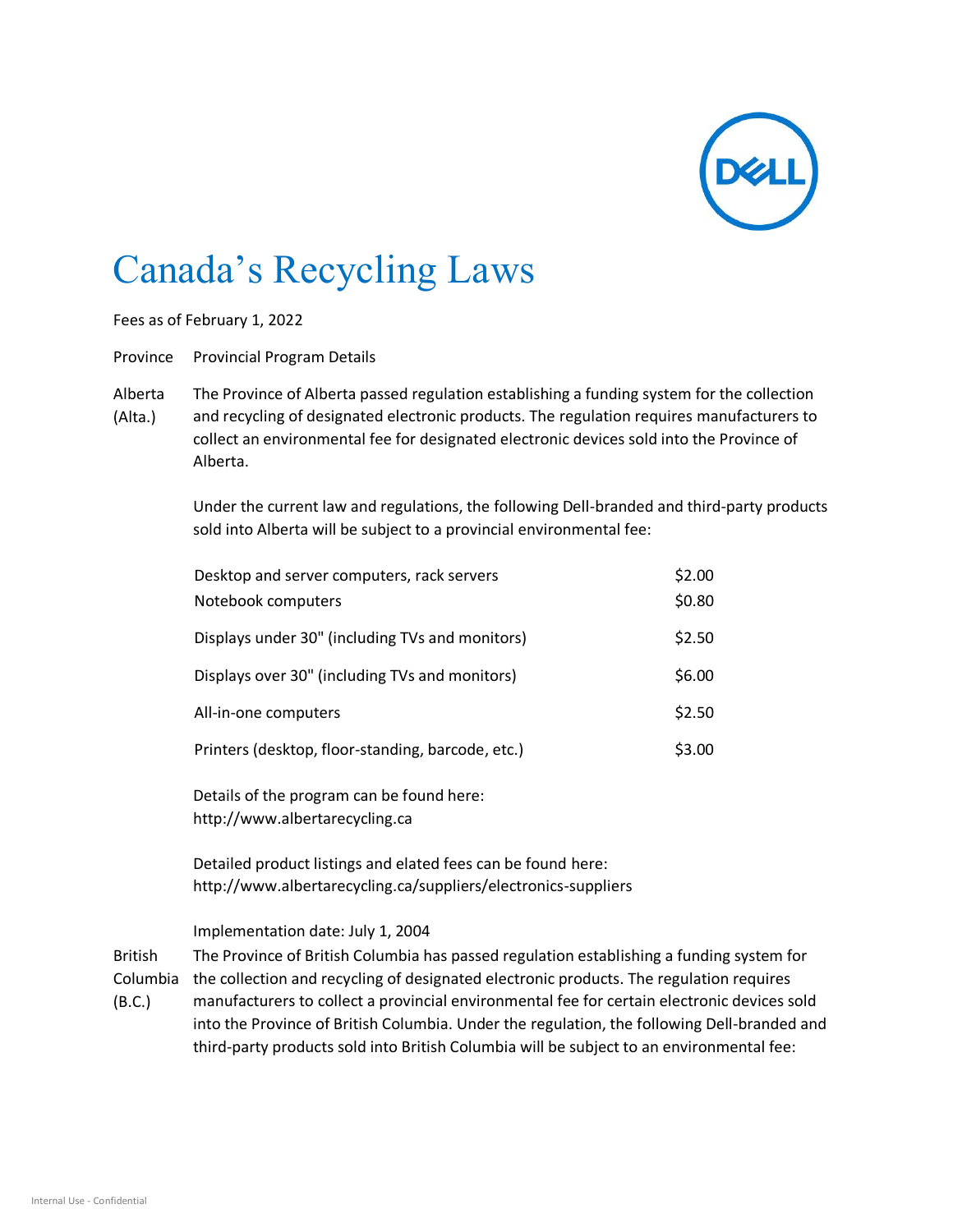| Desktop computers (includes IT/telecom and data center equipment<br>$10 - 50$ kg)                                                            | \$0.80  |
|----------------------------------------------------------------------------------------------------------------------------------------------|---------|
| Portable computers (includes IT/telecom and data center equipment 2-<br>10 kg)                                                               | \$0.50  |
| Computer peripherals (includes all gaming peripherals, hard drives, and<br>laptops with no speakers)                                         | \$0.35  |
| Desktop printers (including POS printers)                                                                                                    | \$4.95  |
| Floor standing devices (includes IT/telecom > 50 kg, floor printers and so<br>on)                                                            | \$19.00 |
| Display Devices up to 29"                                                                                                                    | \$3.25  |
| Display Devices 30" - 45"                                                                                                                    | \$4.50  |
| Display Devices 46" and up                                                                                                                   | \$8.00  |
| Personal/portable audio and video devices (includes IT/telecom less<br>than 2 kg, e-readers, magnetic-strip readers, handheld GPS and so on) | \$0.65  |
| Home/non-portable audio and video devices (now includes projectors,<br>musical instruments less than 200 kg/Home theatre in a box (HTB)      | \$2.35  |
| Aftermarket vehicle audio and video players                                                                                                  | \$2.35  |
|                                                                                                                                              |         |

Program details can be found here:<http://www.recyclemyelectronics.ca/bc/>

Detailed product listings and related fees can be found here: <https://www.recyclemyelectronics.ca/bc/stewards/products-definitions-and-ehf/>

Implementation date: August 1, 2018

British Columbia introduced Packaging Regulation that obligates brand owners and first importers to report amounts sold to British Columbia and remit payment for their safe recycling and disposal. Material includes printed paper and catalogues, corrugated and box board cardboard materials, and other paper packaging as well as plastic packaging. Brand owners are responsible for payment of these materials. Consumers are not being charged related fees. Details can be found here:<https://recyclebc.ca/>

Implementation date: May 2014

British Columbia introduced regulation regarding batteries that obligates brand owners and first importers to pay fees for the collection and safe disposal of these materials.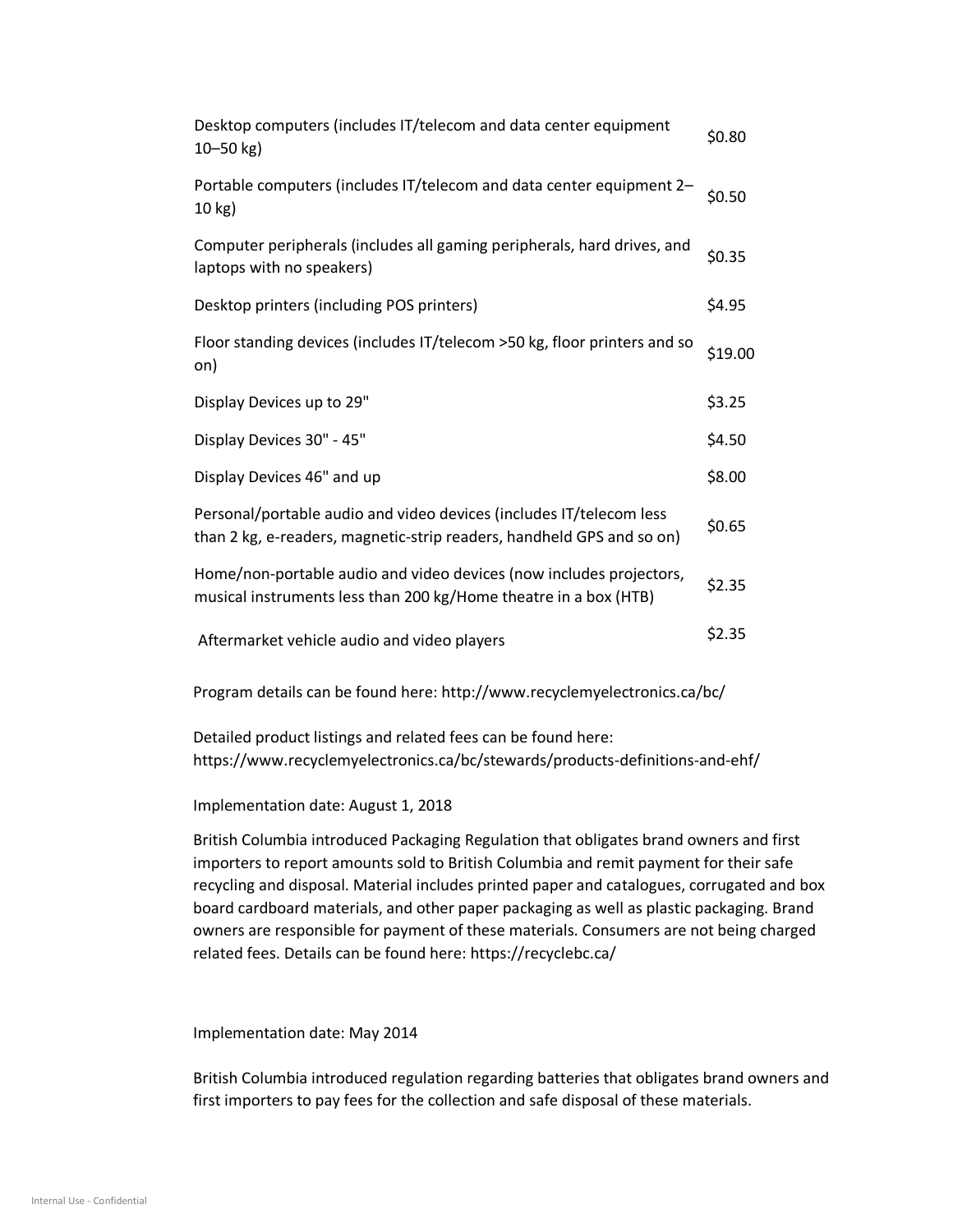Consumers can drop off their household batteries weighing less than 5 kg each at any of the Call2Recycle collection sites. There is no charge to consumers for recycling.

Program details can be found here: <http://www.call2recycle.ca/province/>

Implementation date: May 1, 2014

Manitoba The Electrical and Electronic Equipment Stewardship Regulation under The Waste (Man.) Reduction and Prevention Act was registered on February 3, 2010 and gazetted on February 13. To view the regulations, visit <https://www.recyclemyelectronics.ca/mb/stewards/regulations-and-approved-plan/>

> An industry-led stewardship plan was developed to improve Manitobans' access to safe and responsible recycling of waste electronic materials. The program launched on August 1, 2012.

> Under the current law and regulations, the following Dell-branded and third-party products sold into Manitoba will be subject to a provincial environmental fee:

| Desktop and server computers                 | \$1.00 |
|----------------------------------------------|--------|
| All in One Computers                         | \$2.00 |
| Notebook computers                           | \$0.80 |
| Peripherals (mouse, keyboard, etc.)          | \$0.20 |
| Display Devices up to 29"                    | \$2.00 |
| Display Devices 30" - 45"                    | \$3.50 |
| Display Devices 46" and up                   | \$7.50 |
|                                              |        |
| Desktop printers/printer combos              | \$3.75 |
| Personal/portable audio/video                | \$0.45 |
| Home audio/video/Home theatre in a box (HTB) | \$0.90 |
| Vehicle audio/video systems                  | \$0.90 |
| Non-cellular telephones                      | \$0.25 |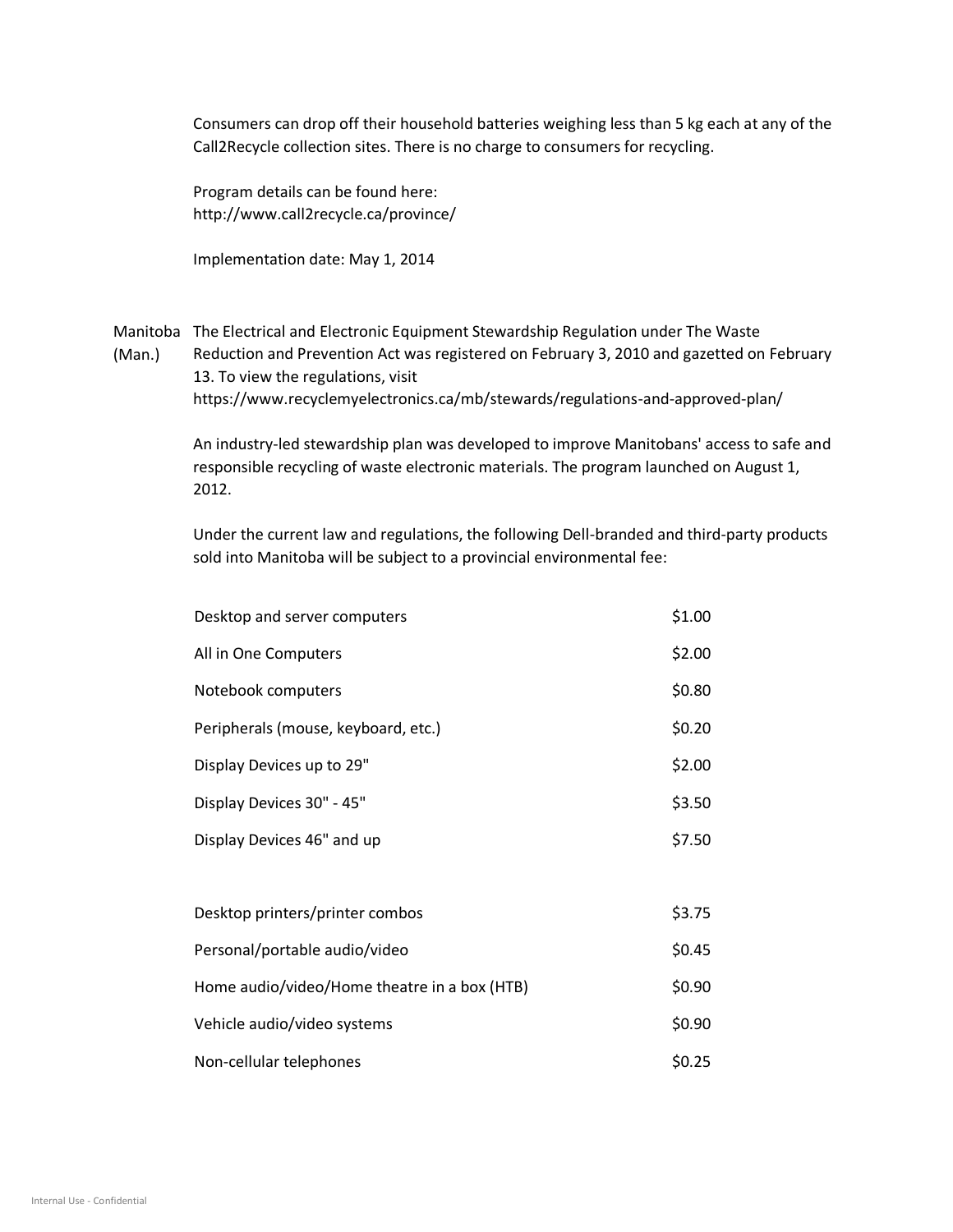Floor printers (single and multi-function models) \$55.00

For more details and to see a list of products and their Environmental Handling Fees visit <http://recyclemyelectronics.ca/mb/>

Manitoba introduced Packaging Regulation that obligates brand owners and first importers to report amounts sold to Manitoba and remit payment for their safe recycling and disposal. Material includes printed paper and catalogues, corrugated and box board cardboard materials, and other paper packaging as well as plastic packaging. Brand owners are responsible for payment of these materials. Consumers are not being charged related fees.

Program details can be found here:<http://www.stewardshipmanitoba.org/>

Implementation date: March 31, 2010

Manitoba introduced regulation regarding batteries that obligates brand owners and first importers to pay fees for the collection and safe disposal of these materials. Consumers can drop off all household batteries weighing less than 5 kg each at any of the Call2Recycle collection sites. There is no charge to consumers for recycling. Details can be found here: <http://www.call2recycle.ca/province/>

Implementation date: April 1, 2011

Newfoundl The Province of Newfoundland and Labrador has passed [regulation](http://www.assembly.nl.ca/legislation/sr/annualregs/2012/nr120085.htm) establishing a funding and & Labrador requires manufacturers to collect a provincial environmental fee for designated electronic (N.L.) system for the collection and recycling of designated electronic products. The regulation devices sold into the Province of Newfoundland and Labrador.

> Under the regulation, the following Dell-branded and third-party products sold into Newfoundland and Labrador will be subject to an environmental fee:

| Desktop computers (CPU)/Servers | \$1.00  |
|---------------------------------|---------|
| All-in-one computers            | \$5.00  |
| Laptops/netbooks                | \$0.50  |
| Display Devices up to 29"       | \$5.00  |
| Display Devices 30" - 45"       | \$8.00  |
| Display Devices 46" and up      | \$15.00 |
| Desktop printers/printer combos | \$4.50  |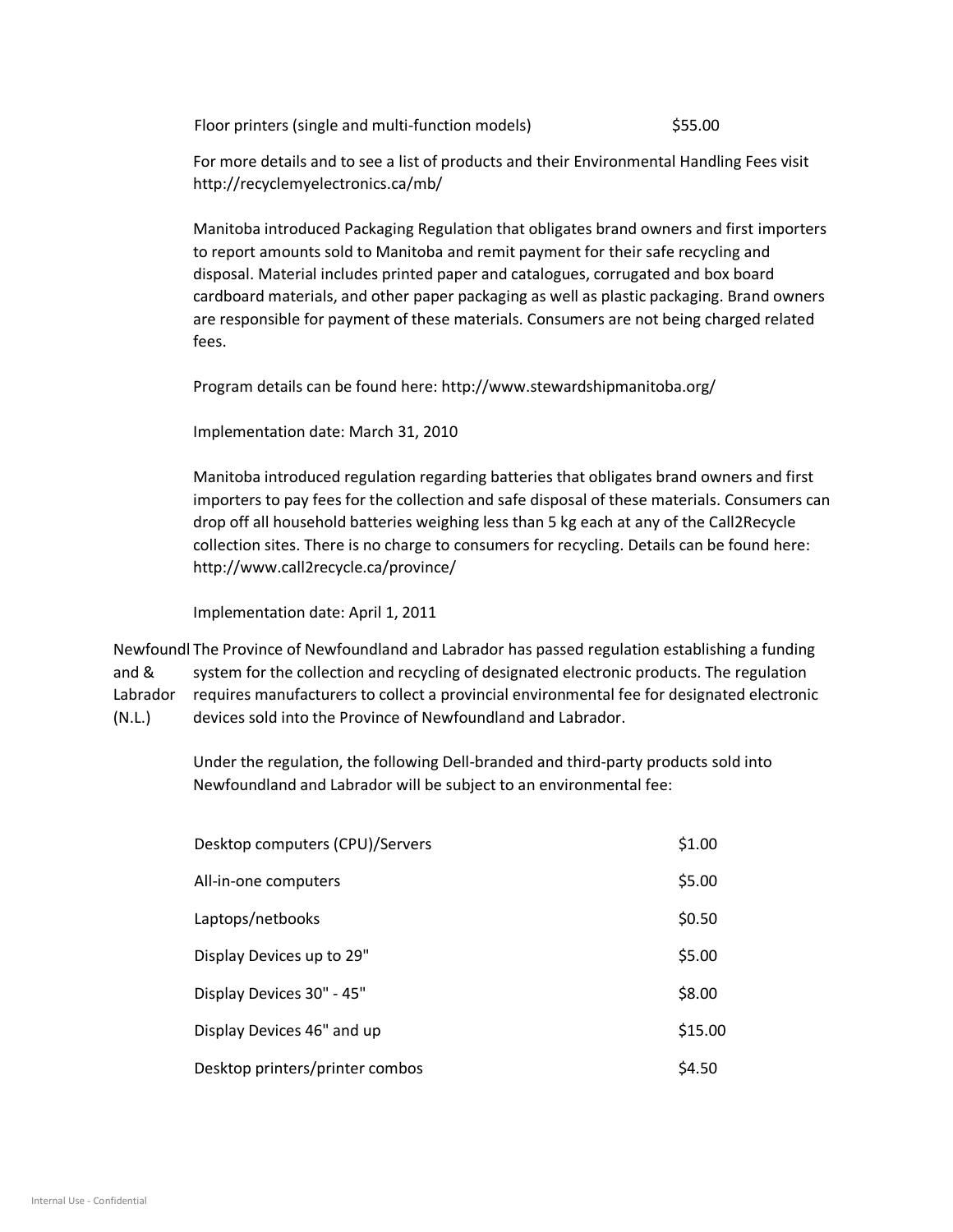| Peripherals (mouse, keyboard, gaming etc.)                                   | \$0.20 |
|------------------------------------------------------------------------------|--------|
| Non-Cellular Telephones and telephone answering machines                     | \$0.60 |
| Personal/portable image, audio, and video devices, etc.                      | \$0.45 |
| Home/non-portable audio and video players/Home theater in a box<br>(HTB)     | \$2.00 |
| Aftermarket vehicle audio and video players                                  | \$2.00 |
| <b>External Hard, Optical and Solid-State Drives</b>                         | \$0.20 |
| Handheld video games                                                         | \$0.45 |
| <b>Graphics Tablets No Display</b>                                           | \$0.20 |
| Docking Stations (multi-media, and lapdocs)                                  | \$0.20 |
| GPS non-portable (vehicle and home)                                          | \$2.00 |
| Modems                                                                       | \$0.20 |
| Portable IT/Telecom less than 2kg                                            | \$0.45 |
| Program details can be found here:<br>http://www.recyclemyelectronics.ca/nl/ |        |

Detailed product listings and related fees can be found here: <http://www.recyclemyelectronics.ca/nl/stewards/products-definitions-and-ehf/>

Implementation date: August 1, 2013

Nova The Province of Nova Scotia has passed regulation establishing a funding system for the

Scotia collection and recycling of designated electronic products. The regulation requires

(N.S.) manufacturers to collect a provincial environmental fee for designated electronic devices sold into the Province of Nova Scotia.

> Under the regulation, the following Dell-branded and third-party products sold into Nova Scotia will be subject to an environmental fee:

| Desktop computers (CPU), Servers | \$1.00 |
|----------------------------------|--------|
| All-in-one computers             | \$5.00 |
| Laptops/netbooks                 | \$0.50 |
| Display Devices up to 29"        | \$5.00 |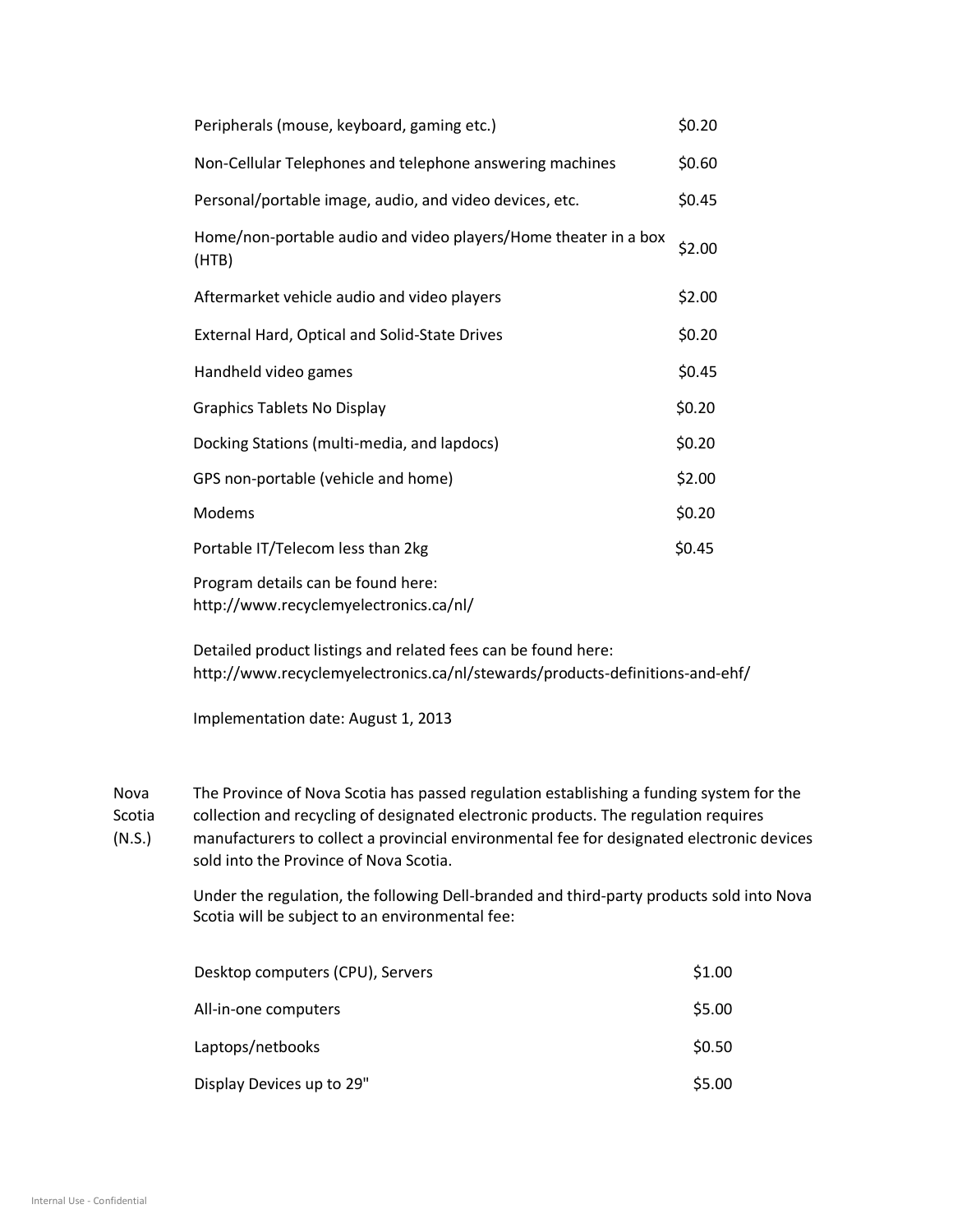| Display Devices 30" - 45"                                                 | \$8.00  |
|---------------------------------------------------------------------------|---------|
| Display Devices 46" and up                                                | \$14.00 |
| Desktop printers/printer combos                                           | \$4.50  |
| Peripherals (mouse, keyboard etc.)                                        | \$0.20  |
| Non-Cellular Telephones and telephone answering machines                  | \$0.40  |
| Personal/portable image, audio, and video devices                         | \$0.45  |
| Home/non-portable audio and video players/Home theatre in a box<br>(HTB)  | \$1.50  |
| Aftermarket vehicle audio and video players                               | \$1.50  |
| Program details can be found here: http://www.recyclemyelectronics.ca/ns/ |         |

Detailed product listings and related fees can be found here: <http://www.recyclemyelectronics.ca/ns/stewards/products-definitions-and-ehf/>

Implementation date: January 1, 2021

## Ontario

(Ont.)

New Ontario Electrical and Electronic Equipment Regulatio[n Ontario Regulation 522/20](https://prod-environmental-registry.s3.amazonaws.com/2020-09/EEE%20reg%20-%20final%20-%20Sept%2021%20-%20english%20%281%29.pdf) made under the Resource Recovery and Circular Economy Act, 2016 filed on September 21, 2020 came into force on January 1, 2021. The Regulation enacts Individual Producer Responsibility, Dell has reviewed the regulation and internalized the cost, no environmental handling fee (Eco Fee) will be passed to the consumer of Dell branded or third-party products sold into Ontario.

Dell contracts with RLGA Americas Inc. to fulfill its Producer Responsibility commitments in Ontario. For more information on RLG Americas Inc. please visit their website at [https://www.rlgamericas.com/canada.](https://www.rlgamericas.com/canada)

## Computers

Printers (desktop and floor-standing), including printer cartridges

Video gaming devices

Telephones, including cellular phones

Display Devices

Radios and stereos, including after-market vehicle stereos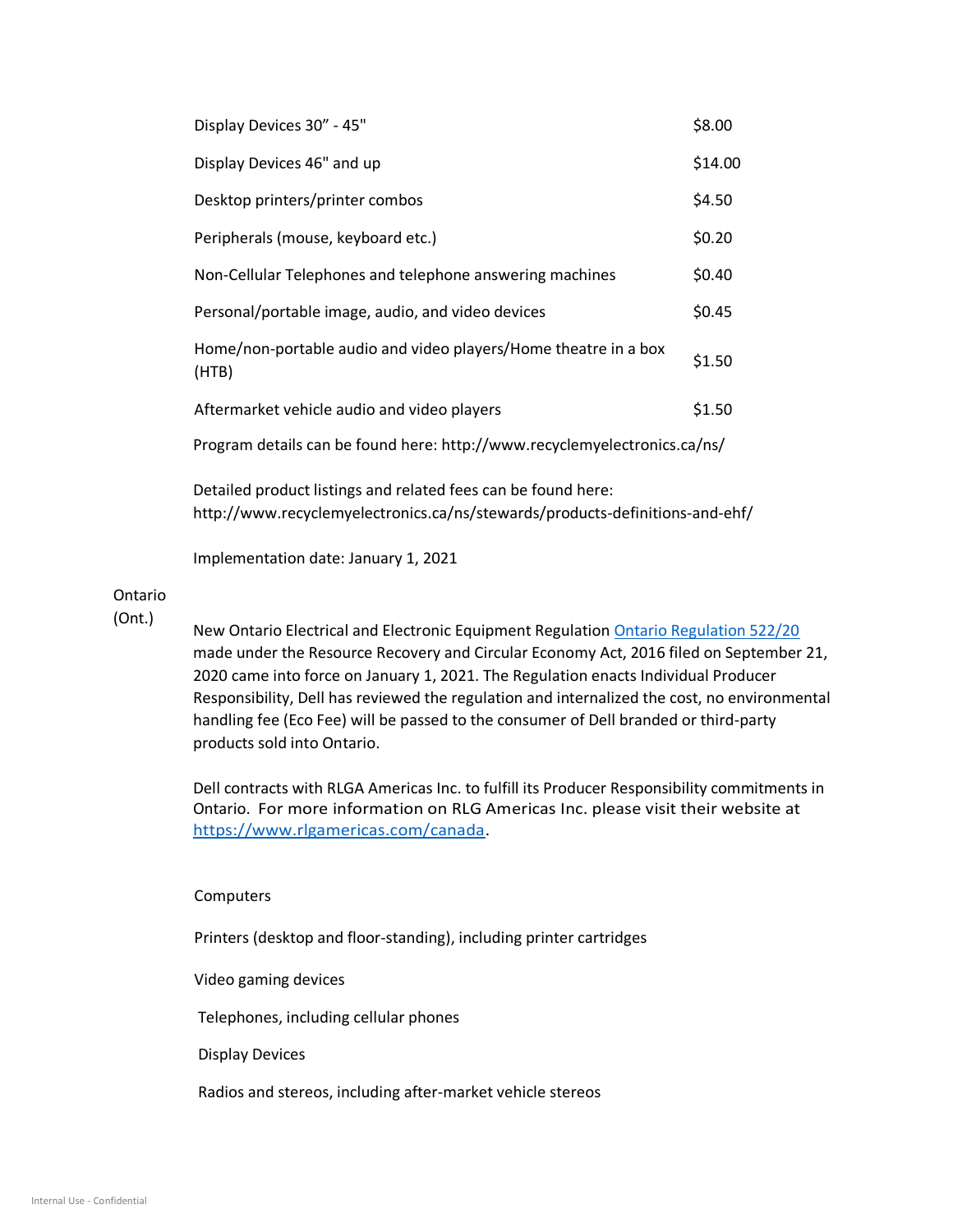Headphones

Speakers

Cameras, including security cameras

Video recorders

Drones with audio or visual recording equipment

Peripherals and cables used to support the function of information technology, telecommunications, and audio-visual equipment, including charging equipment

Parts of information technology, telecommunications, and audio-visual equipment sold separately, such as hard drives

Handheld point-of-sale terminals or devices

Musical instruments and audio recording equipment

EEE includes all components, parts, or peripherals, including batteries that are provided with the equipment to the customer.

Implementation date: April 1, 2009

Ontario introduced Packaging Regulation that obligates brand owners and first importers to report amounts sold to Ontario and remit payment for their safe recycling and disposal. Material includes printed paper and catalogues, corrugated and box board cardboard materials, and other paper packaging as well as plastic packaging. Brand owners are responsible for payment of these materials. Consumers are not being charged related fees. Materials are collected in residential Blue Box Program. Details can be found here: <http://www.stewardshipontario.ca/>

Implementation date: February 1, 2004

Ontario introduced regulation regarding batteries that obligates brand owners and first importers to pay fees for the collection and safe disposal of these materials. Consumers can drop off all household batteries weighing less than 5 kg each at any of the Call2Recycle collection sites. There is no charge to consumers for recycling. Details can be found here: <http://www.call2recycle.ca/province/>

Implementation date: July 1, 2008

Prince Edward The Province of Prince Edward Island has passed regulation establishing a funding system for the collection and recycling of designated electronic products. The regulation requires manufacturers to collect a provincial environmental fee for designated electronic devices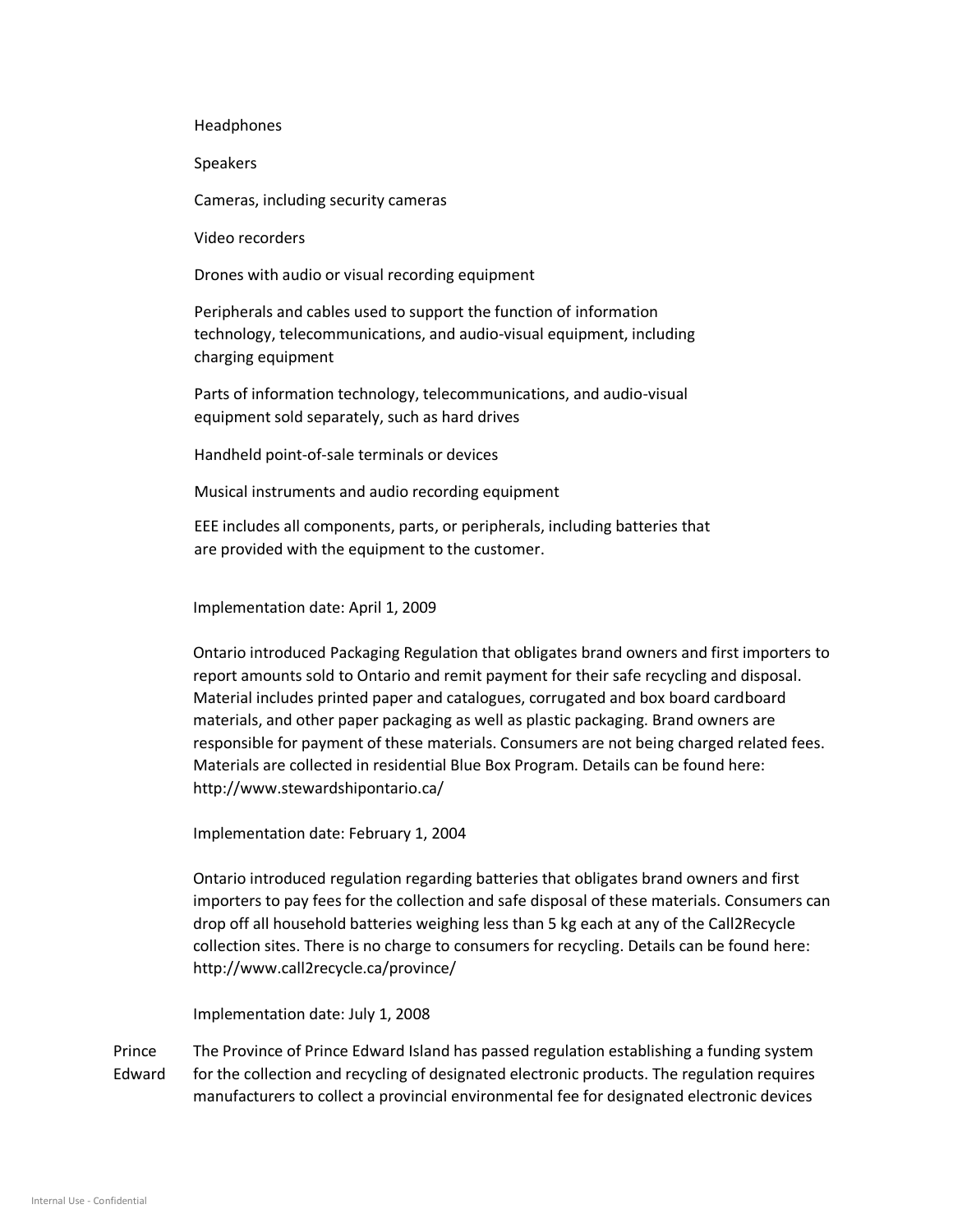- Island sold into the Province of Prince Edward Island. Under the regulation, the following Dell-
- (P.E.I.) branded and third-party products sold into Prince Edward Island will be subject to an environmental fee:

| Desktop computers (CPU), Servers                                          | \$1.00  |
|---------------------------------------------------------------------------|---------|
| All-in-one computers                                                      | \$5.00  |
| Laptops/netbooks                                                          | \$0.50  |
| Displays (includes TVs and Monitors) <30"                                 | \$5.00  |
| Display Devices 30" - 45"                                                 | \$8.00  |
| Display Devices 46" and up                                                | \$14.00 |
| Desktop printers/printer combos                                           | \$4.50  |
| Floor printers (single and multi-function models)                         | \$55.00 |
| Peripherals (mouse, keyboard etc.)                                        | \$0.20  |
| Non-Cellular Telephones and telephone answering machines                  | \$0.40  |
| Personal/portable image, audio, and video devices                         | \$0.45  |
| Home/non-portable audio and video players/Home theater in a box<br>(HTB)  | \$1.50  |
| Aftermarket vehicle audio and video players                               | \$1.50  |
| Program details can be found here: http://www.recyclemyelectronics.ca/pei |         |

Detailed product listings and related fees can be found here: <http://www.recyclemyelectronics.ca/pei/stewards/products-definitions-and-ehf/>

Implementation date: July 1, 2010

Saskatche Saskatchewan has passed regulation establishing the collection and recycling of designated wan (Sask.) electronic products. The regulation requires manufacturers such as Dell Canada Inc. ("Dell") to collect a provincial environmental fee for certain electronic devices sold into the Province of Saskatchewan.

> Under the current law and regulations, the following Dell-branded and third-party products sold into Saskatchewan will be subject to a provincial environmental fee:

Desktop computers (CPU) \$1.00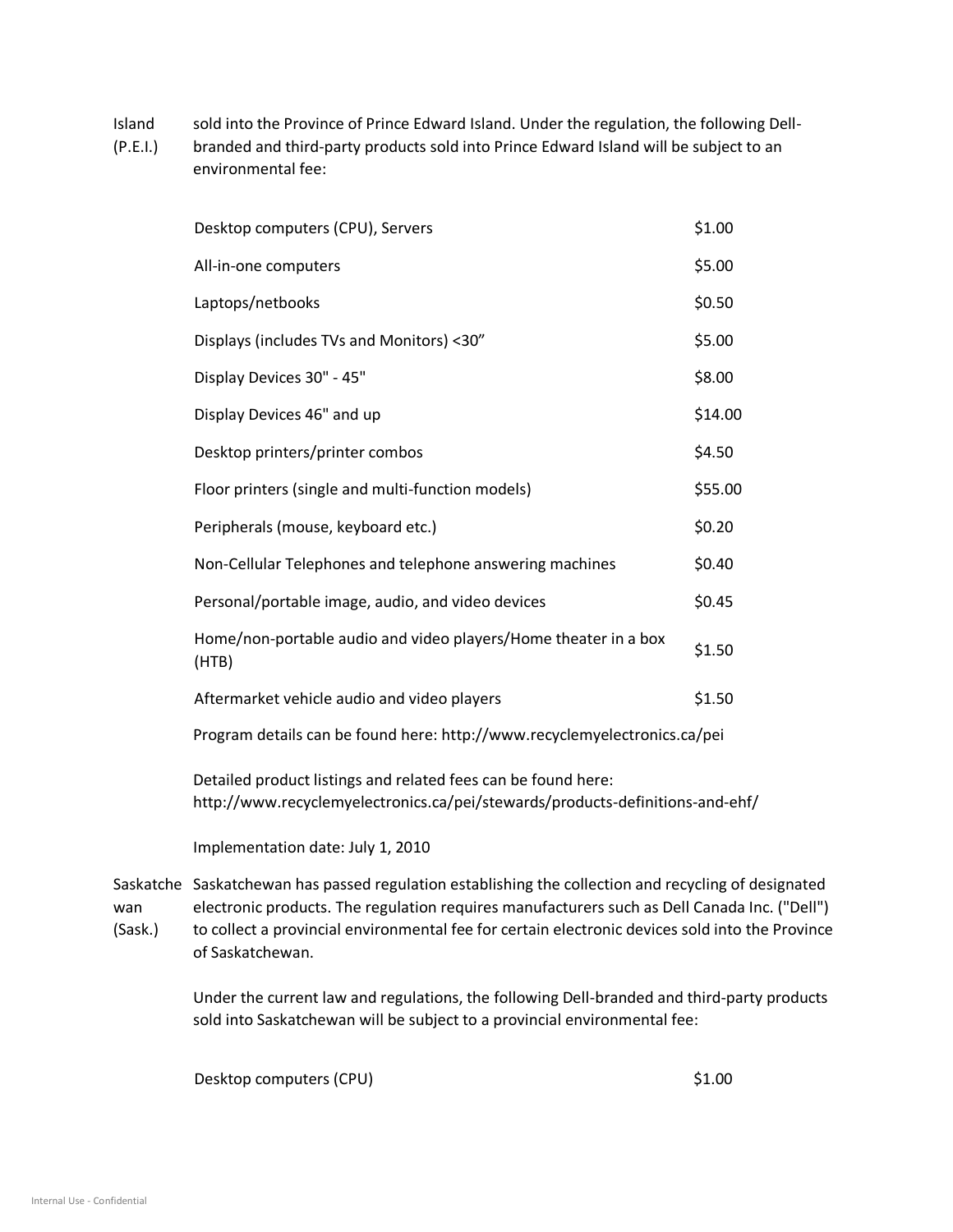| All-in-one computers                                                     | \$3.50  |
|--------------------------------------------------------------------------|---------|
| Laptops/netbooks                                                         | \$0.80  |
| Display Devices up to 29"                                                | \$3.50  |
| Display Devices 30" - 45"                                                | \$6.00  |
| Display Devices 46" and up                                               | \$8.00  |
| Desktop printers/printer combos                                          | \$3.75  |
| Floor printers (single and multi-function models)                        | \$55.00 |
| Peripherals (mouse, keyboard etc.)                                       | \$0.20  |
| Personal/portable image, audio, and video devices                        | \$0.20  |
| Home/non-portable audio and video players/Home theatre in a box<br>(HTB) | \$0.90  |
| Non-Cellular Telephones                                                  | \$0.25  |
| Aftermarket vehicle audio and video players                              | \$0.90  |
|                                                                          |         |

Program details can be found here:<http://www.recyclemyelectronics.ca/sk/>

Detailed product listings and related fees can be found here: <http://www.recyclemyelectronics.ca/sk/stewards/products-definitions-and-ehf/>

Implementation date: February 1, 2007

Saskatchewan introduced packaging regulations under the Household Packaging and Paper Stewardship Program Regulations in February of 2013. The regulation obligates brand owners and first importers to report amounts sold to Saskatchewan and remit payment for their safe recycling and disposal. Material includes printed paper and catalogues, corrugated and box board cardboard materials, and other paper packaging as well as plastic packaging. Brand owners are responsible for payment of these materials. Consumers are not being charged related fees. Details can be found here: [www.multimaterialsw.ca](http://www.mmsk.ca/)

Implementation date: January 2015

Quebec (Que.) The Quebec Regulation "respecting the recovery and reclamation of products by enterprises" was introduced on July 14, 2011 and came into effect July 14, 2012. To enable compliance with the regulations, Dell Canada Inc. has joined EPRA QC or ARPE QC, an approved industry collective program that is managing the responsible recycling of electronics in that province. For more information on EPRA QC please visit their website at <http://www.recyclemyelectronics.ca/qc>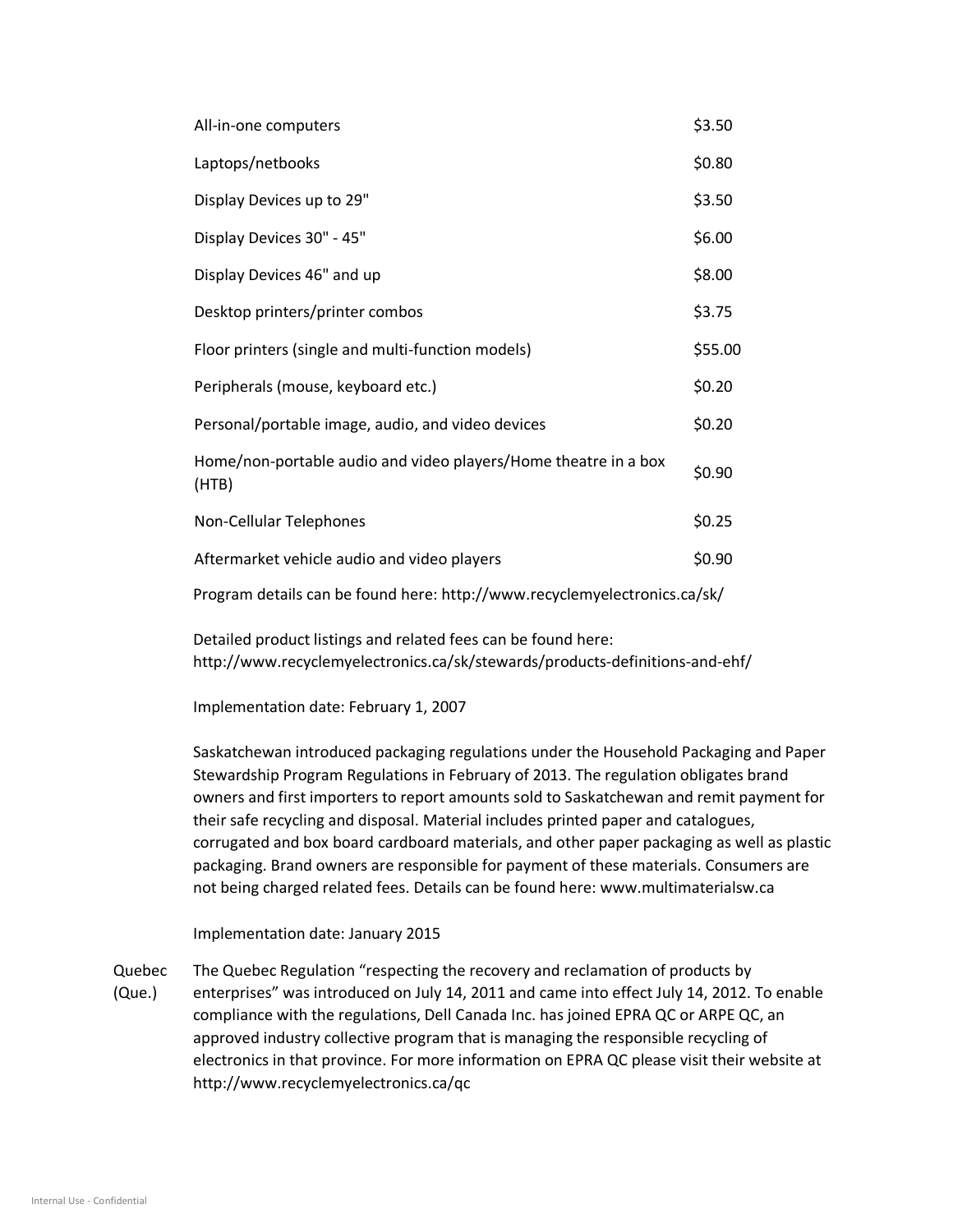Under the current regulation, the following products sold into Quebec must be reported to EPRA QC:

Desktop computers (CPU)

All-in-one computers

Laptops/netbooks

Display Devices up to 29"

Display Devices 30" - 45"

Display Devices 46" and up

Desktop printers/printer combos

Floor standing IT Equipment (includes Printers, Copier, Servers, and Routers up to 120kg)

Peripherals (mouse, keyboard etc.)

Non-Cellular Telephones and telephone answering machines

Cellular devices

Personal/portable image, audio, and video devices

Home/non-portable audio and video players/Home theatre in a box (HTB)

The sale of these products triggers an environmental handling fee (eco fee) that is commonly passed to the consumer for payment. Dell Canada Inc. has analyzed the Quebec regulations and determined that the best course of action for our customers and the environment is to pay the fees ourselves, and not to pass along these fees to our retail partners or customers. Dell will instead remit the fees directly to EPRA QC.

In addition, our customers can take advantage of free recycling options at EPRA QC approved depots. A full list of these depots can be found at <http://www.recyclemyelectronics.ca/qc>

Implementation date: October 1, 2012

Quebec introduced Packaging Regulation that obligates brand owners and first importers to report amounts sold to Quebec and remit payment for their safe recycling and disposal. Material includes printed paper and catalogues, corrugated and box board cardboard materials, and other paper packaging as well as plastic packaging. Brand owners are responsible for payment of these materials. Consumers are not being charged related fees.

Program details can be found here: <http://www.ecoentreprises.qc.ca/companies>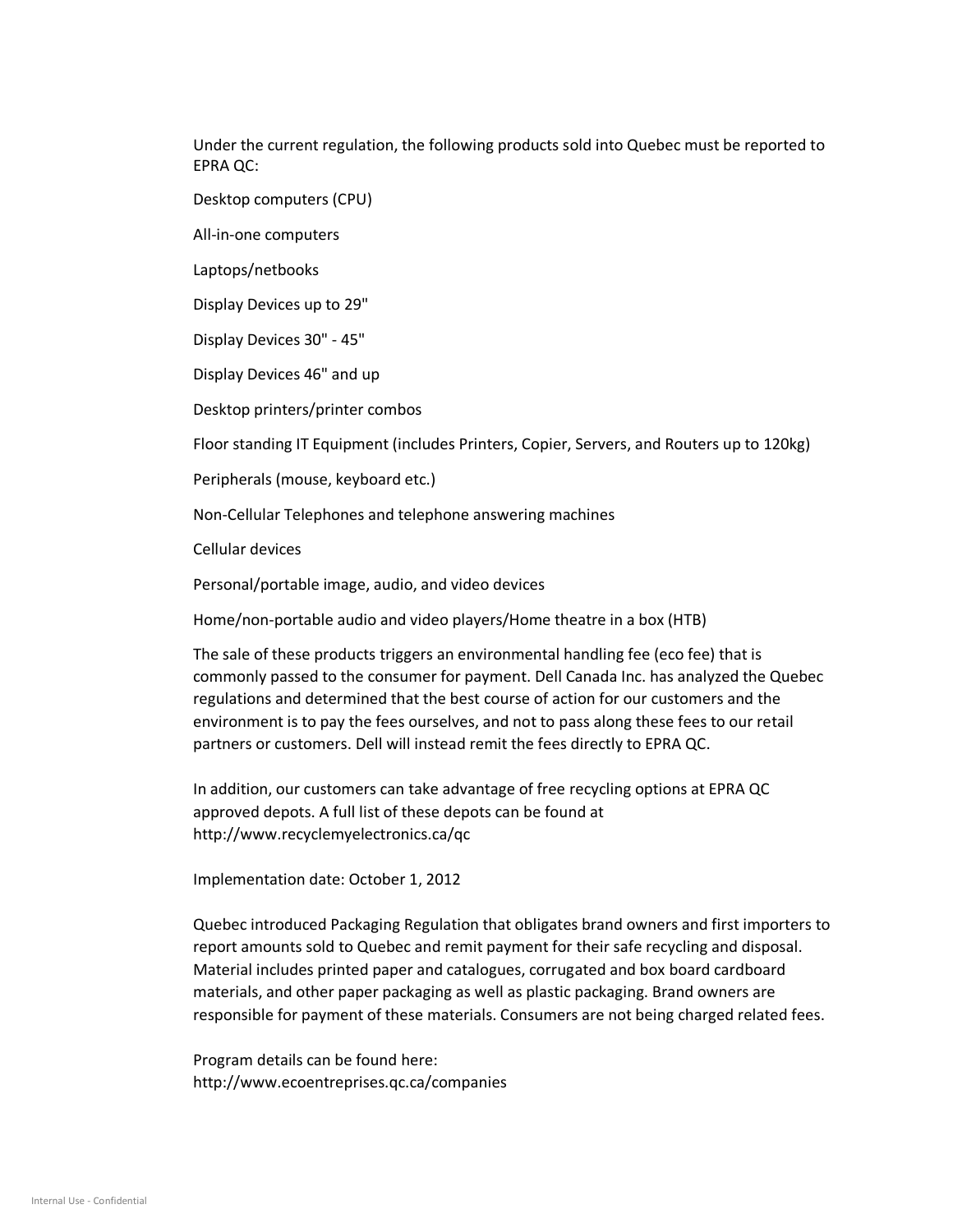Implementation date: 2005

Quebec introduced regulation regarding batteries that obligates brand owners and first importers to pay fees for the collection and safe disposal of these materials. Consumers can drop off all household batteries weighing less than 5 kg each at any of the Call2Recycle collection sites. There is no charge to consumers for recycling. Details can be found here: <http://www.call2recycle.ca/province/>

Implementation date: August 1, 2015

New Brunswick collection and recycling of designated electronic products. The regulation requires The Province of New Brunswick has passed [regulation](http://laws.gnb.ca/en/ShowTdm/cr/2008-54/) establishing a funding system for the

(N.B.) manufacturers to collect a provincial environmental fee for designated electronic devices sold into the Province of New Brunswick.

> Under the regulation, the following Dell-branded and third-party products sold into New Brunswick will be subject to an environmental fee:

| Desktop Computers, Servers                       | \$1.00  |
|--------------------------------------------------|---------|
| Notebook Computers                               | \$0.50  |
| All-in-one computers                             | \$5.00  |
| Displays Devices under 10"                       | \$0.40  |
| Display Devices (televisions & monitors <30")    | \$5.00  |
| Display Devices (televisions & monitors 30"-45") | \$7.00  |
| Display Devices (televisions & monitors >46")    | \$12.00 |
| <b>Desktop Printers</b>                          | \$3.75  |
| <b>Computer Peripherals</b>                      | \$0.20  |
| Personal/Portable Audio/Video Systems            | \$0.40  |
| Home Audio/Video Systems/Home theatre in a box   | \$1.20  |
| (HTB)                                            |         |
| Vehicle Audio/Video Systems (Aftermarket)        | \$1.20  |
| Non-Cellular Telephones                          | \$0.60  |
| <b>Cellular Telephones</b>                       | \$0.10  |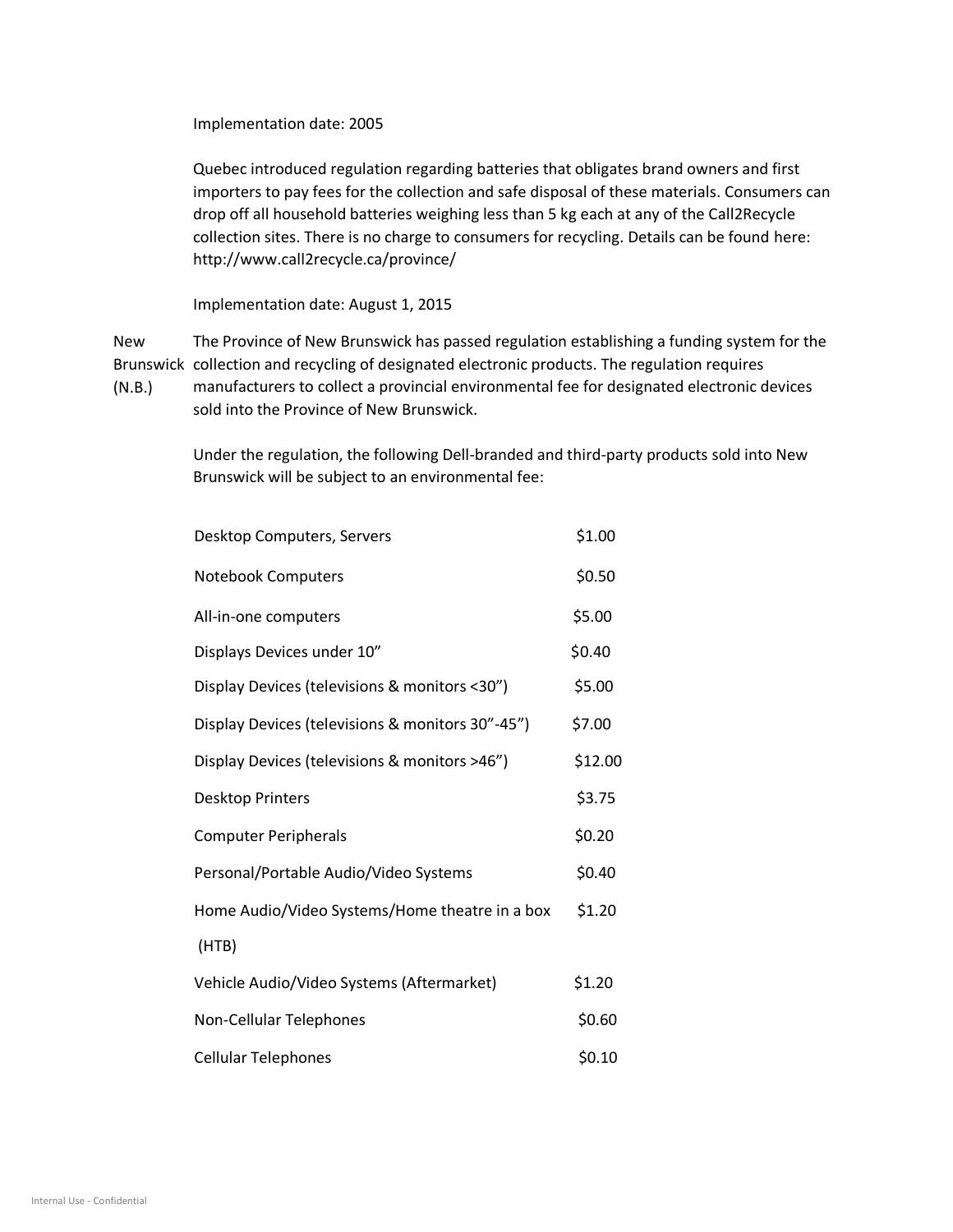Program details can be found here: <http://recyclemyelectronics.ca/nb/>

Detailed product listings and related fees can be found here: <http://epra.ca/what-is-a-steward/product-definitions-fees-clarification-protocols>

Implementation date: June 1, 2017

Northwest Northwest Territories (NT) passed regulation in August of 2015, establishing a funding Territories system for the collection and recycling of designated electronic products. The regulation

(N.W.T.) requires manufacturers, distributors and retailers to collect an environmental fee for designated electronic devices sold into Northwest Territories.

> Under the current law and regulations, the following Dell-branded and third-party products sold into Northwest Territories will be subject to a provincial environmental handling fee (EHF):

| Desktop and server computers, rack servers      | \$10.50 |
|-------------------------------------------------|---------|
| Notebook computers                              | \$3.00  |
| Displays under 30" (including TVs and monitors) | \$12.25 |
| Displays 30"-45" (including TVs and monitors)   | \$24.50 |
| Displays over 46" (including TVs and monitors)  | \$40.00 |
| <b>Printers</b>                                 | \$8.00  |
| All in One Computers                            | \$12.25 |

To reduce cost and improve efficiency, the Alberta Recycling Management Authority (Alberta Recycling) has been contracted by the Government of the Northwest Territories to administer the revenue portion of the Electronics Recycling Program and will be the main point of contact for distributors.

Details of the program can be found here: <http://www.albertarecycling.ca/electronics-recycling-program>

Detailed product listings and related fees can be found here: <http://www.albertarecycling.ca/electronics-recycling-program>

Implementation date: February 1, 2016

Nunavut No regulatory requirements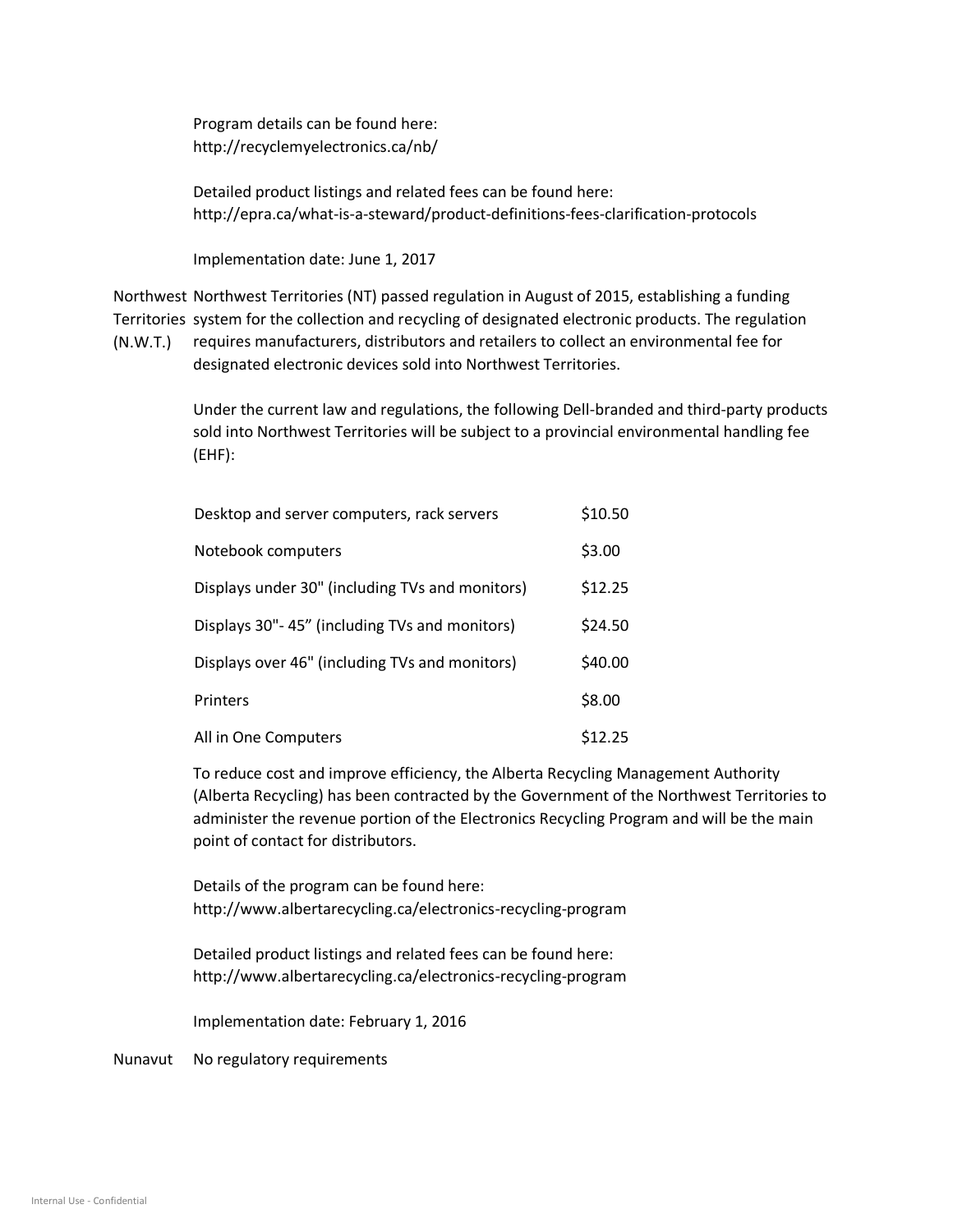Yukon The Yukon government has established an electronics waste management program under

(Y.T.) the Environment Act - Regulation to Amend the Designated Materials Regulation (O.I.C. 2003/184), with revision O.I.C. 2016/88 which amends the Designated Materials Regulation and sets out the requirements for the program. The amendment was introduced May 11, 2016. The electronics waste program will be an extended producer responsibility program like those implemented across existing provinces.

> To enable compliance with the regulations, Dell Canada Inc. has joined EPRA Yukon, an approved industry collective program that is managing the responsible recycling of electronics in that province together with the Government of Yukon. For more information, please visit their website at<http://recycleyukonelectronics.ca/>

Under the regulation, the following Dell-branded and third-party products sold into Yukon Territory will be subject to an environmental Fee:

| Desktop<br>Computers                                                              | \$2.80  |
|-----------------------------------------------------------------------------------|---------|
| All-in-one computers                                                              | \$14.00 |
| Portable Computers (Laptops, notebook etc.)                                       | \$2.00  |
| Display Devices up to 29"                                                         | \$14.00 |
| Display Devices 30" - 45"                                                         | \$24.00 |
| Display Devices 46" and up                                                        | \$56.00 |
| Desktop printers/printer combos                                                   | \$2.50  |
| Computer Peripherals (mouse, keyboard etc.)                                       | \$0.40  |
| Non-Cellular Telephones and answering machines                                    | \$0.90  |
| Cellular devices and pagers                                                       | \$0.14  |
| Personal/Portable Audio/Video Playback and/or Recording Systems                   | \$0.50  |
| Home Audio/Video Playback and/or Recording Systems/Home theatre in a box<br>(HTB) | \$2.20  |
| Aftermarket Vehicle Audio and Video Systems                                       | \$2.20  |
| Program details can be found here:<br>http://recycleyukonelectronics.ca/          |         |
| Detailed product listings and related fees can be found here:                     |         |

[http://recycleyukonelectronics.ca/wp-content/uploads/2018/07/20180716-Clarification-](http://recycleyukonelectronics.ca/wp-content/uploads/2018/07/20180716-Clarification-electronic-products-YukonDMR.pdf)